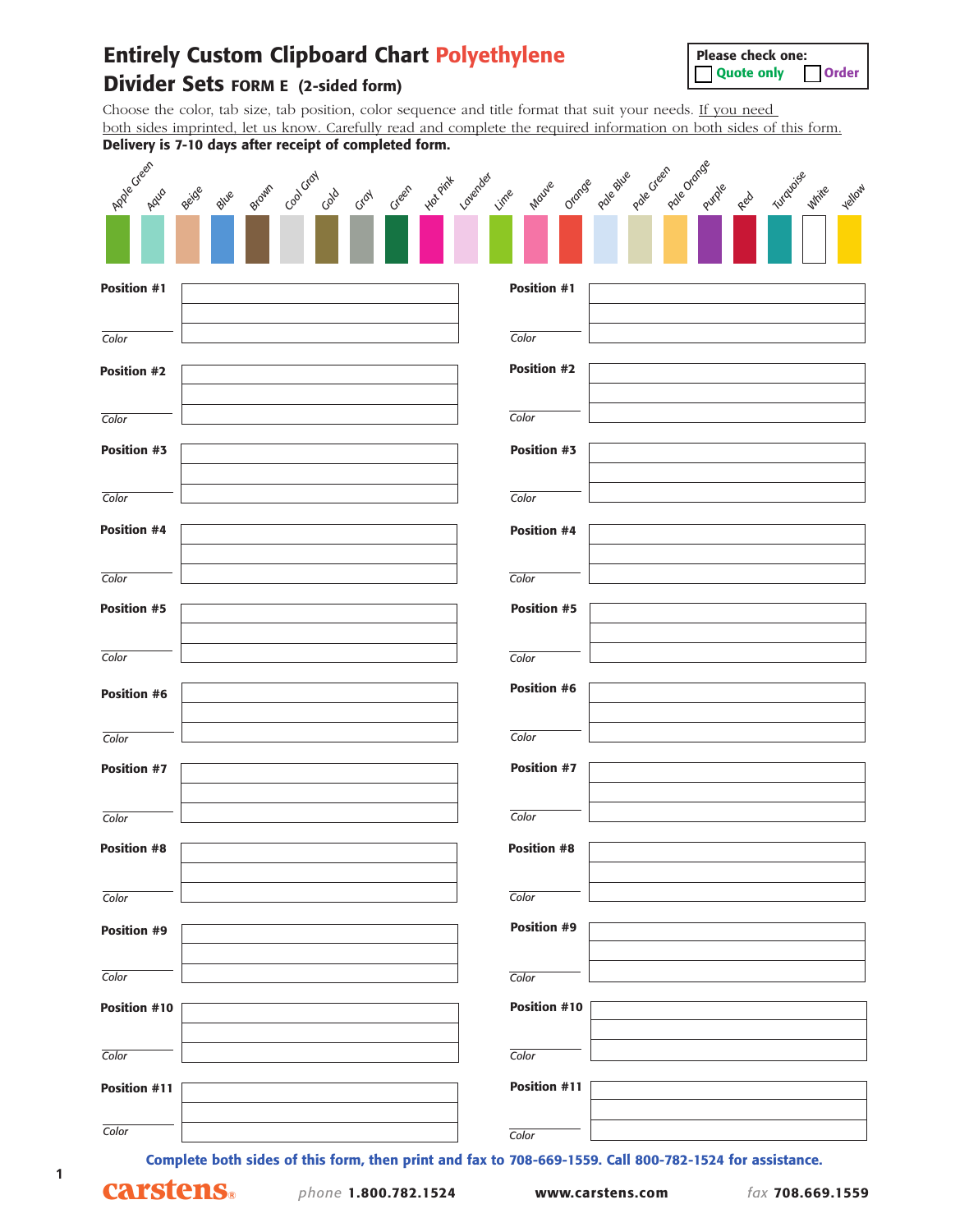### **Entirely Custom Clipboard Chart Polyethylene Divider Sets FORM E (cont.)**

Choose from 9 different tab cuts for letter-size clipboard divider set models. Tab cuts range from 3 to 11 tab positions per divider set. Circle the corresponding letter to indicate desired tab size. **See tab cuts actual size on page 3.**

### **Clipboard Information:**

*Extended Letter Tabs along 81⁄2" bottom* **Cat. No. 9560-00**

#### **Standard Features**

- *11 positions, 22 colors*
- *Collated into sets*
- *3 line maximum 13 characters per line*
- *Tabs are printed on one side only (call for*
- *quote if both sides of tab need printing)* ● *Minimum order of 25 sets*
- *Custom orders are not returnable*

*Number of Tab Cuts:\_\_\_\_\_\_\_\_\_\_\_\_\_ Quantity (Minimum order 25 sets) :\_\_\_\_\_\_\_\_\_\_\_\_\_*

|                                                                                       | <b>Quote Information:</b> (If this is an order, complete billing and shipping information) | Today's Date_                                       |  |  |
|---------------------------------------------------------------------------------------|--------------------------------------------------------------------------------------------|-----------------------------------------------------|--|--|
| <b>Facility Name</b>                                                                  |                                                                                            | Account #                                           |  |  |
| Your Name                                                                             | Title                                                                                      |                                                     |  |  |
|                                                                                       |                                                                                            |                                                     |  |  |
| Address                                                                               |                                                                                            |                                                     |  |  |
| <b>City</b>                                                                           | <b>State</b>                                                                               | Zip                                                 |  |  |
| Phone (                                                                               | Fax (                                                                                      |                                                     |  |  |
| Email                                                                                 |                                                                                            |                                                     |  |  |
| <b>Billing Information:</b>                                                           | Today's Date_                                                                              |                                                     |  |  |
| Your Name                                                                             | Title                                                                                      |                                                     |  |  |
| <b>Facility</b>                                                                       |                                                                                            |                                                     |  |  |
| Address                                                                               |                                                                                            |                                                     |  |  |
| <u>City</u>                                                                           | <b>State</b><br>the control of the control of the control of the control of the control of | Zip<br>the control of the control of the control of |  |  |
| Phone (                                                                               | Fax (<br>$\lambda$                                                                         |                                                     |  |  |
| Purchase Order No.                                                                    |                                                                                            |                                                     |  |  |
| *Authorized Signature                                                                 | Title                                                                                      | Date                                                |  |  |
| *NOTE: Authorized Signature indicates all spelling and punctuation has been approved. |                                                                                            |                                                     |  |  |
| Ship To: (if different than billing address above)                                    |                                                                                            |                                                     |  |  |
| <b>Facility Name</b>                                                                  |                                                                                            |                                                     |  |  |
| Address                                                                               |                                                                                            |                                                     |  |  |
| City                                                                                  | <b>State</b>                                                                               | Zip                                                 |  |  |
| Phone (<br>$\lambda$                                                                  | Fax (<br>)                                                                                 |                                                     |  |  |
|                                                                                       |                                                                                            |                                                     |  |  |

**Complete both sides of this form, then print and fax to 708-669-1559. Call 800-782-1524 for assistance.**

**2**